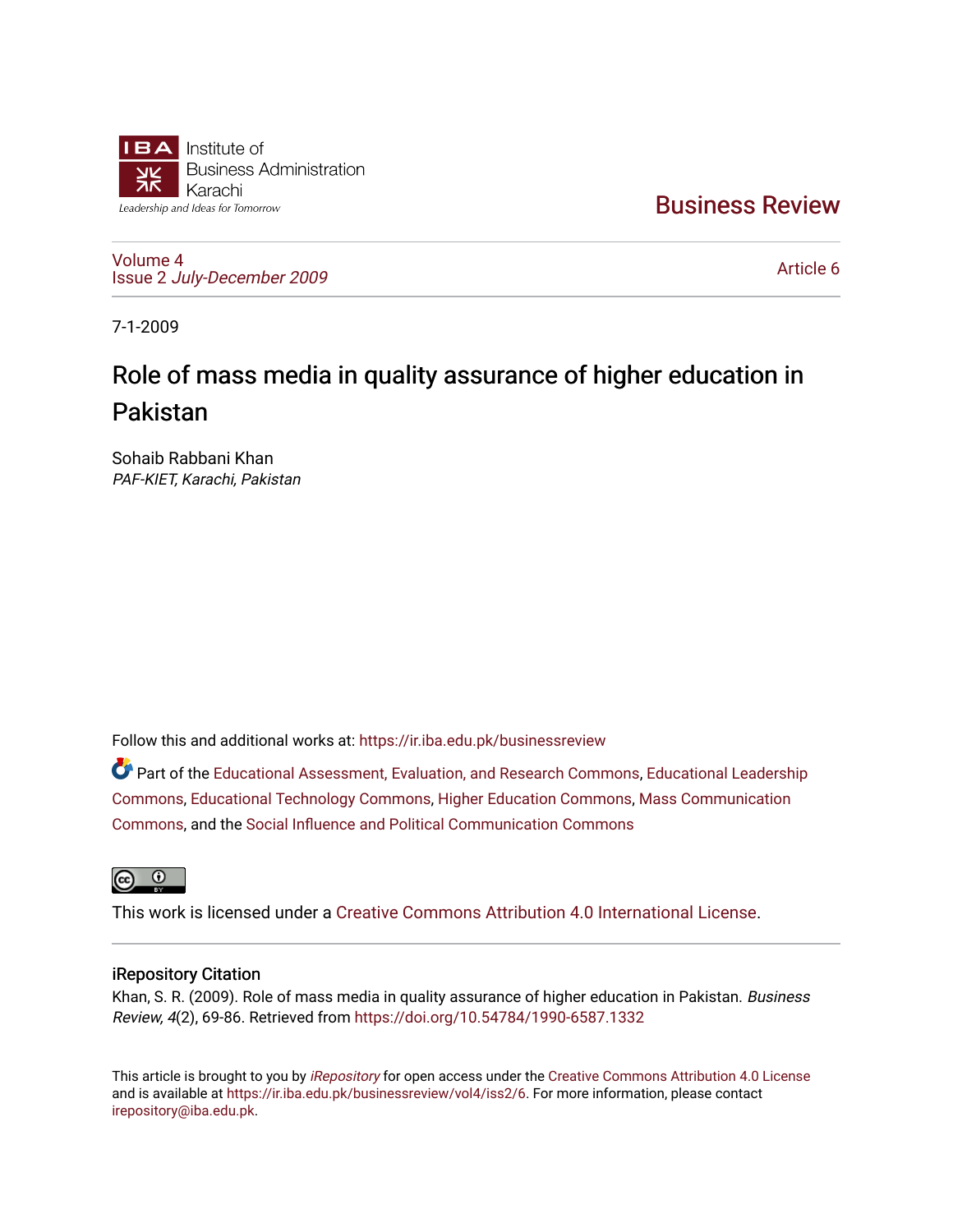Business Review – Volume 4 Number 2 July - December 2009

### **ARTICLE**

## **Role Of Mass Media In Quality Assurance Of Higher Education In Pakistan**

**Sohaib Rabbani Khan** PAF-KIET, Karachi, Pakistan

#### **ABSTRACT**

Higher education is the ladder to economic prosperity in today's world. Quality in higher education indeed is the basic requirement for success of higher education institutions. But quality is never an accident, it is always the result of diligent work. During the last decade almost 50 universities / institutes of higher education have been established in the country. But the variations in quality of its graduates are too wide to accept.

The objectives of this research were to find out the role of mass media in improving the quality of higher education and how far the same can be improved. In this regard NGOs or management of the universities / institutes indeed play a very important role but without close monitoring and mentoring quality output cannot be guaranteed.

The findings show that the mass media particularly with the advent of Internet can play a pivotal role for quantum leap in higher education in Pakistan. The mass media can help in creating the awareness and in appreciating the benefits of higher education. Universities in general and private ones in particular need guidance and mentoring by the community and media about the demand and supply of educated workforce in particular disciplines. The low performing universities need to be encouraged and motivated to perform in a focused direction for increase output, both qualitatively as well as quantitatively.

In this paper key issues of higher education have been discussed where media can play its role. Solutions have been offered for accelerating quality standards in higher education.

Key words: Mass media, higher education, quality in higher education, media influence

#### NOTE:

This paper was read in the Interdisciplinary Social Sciences International Conference 2008 held on November 5-6, 2008 at Karachi; organized by Faculty of Arts, University of Karachi, Pakistan.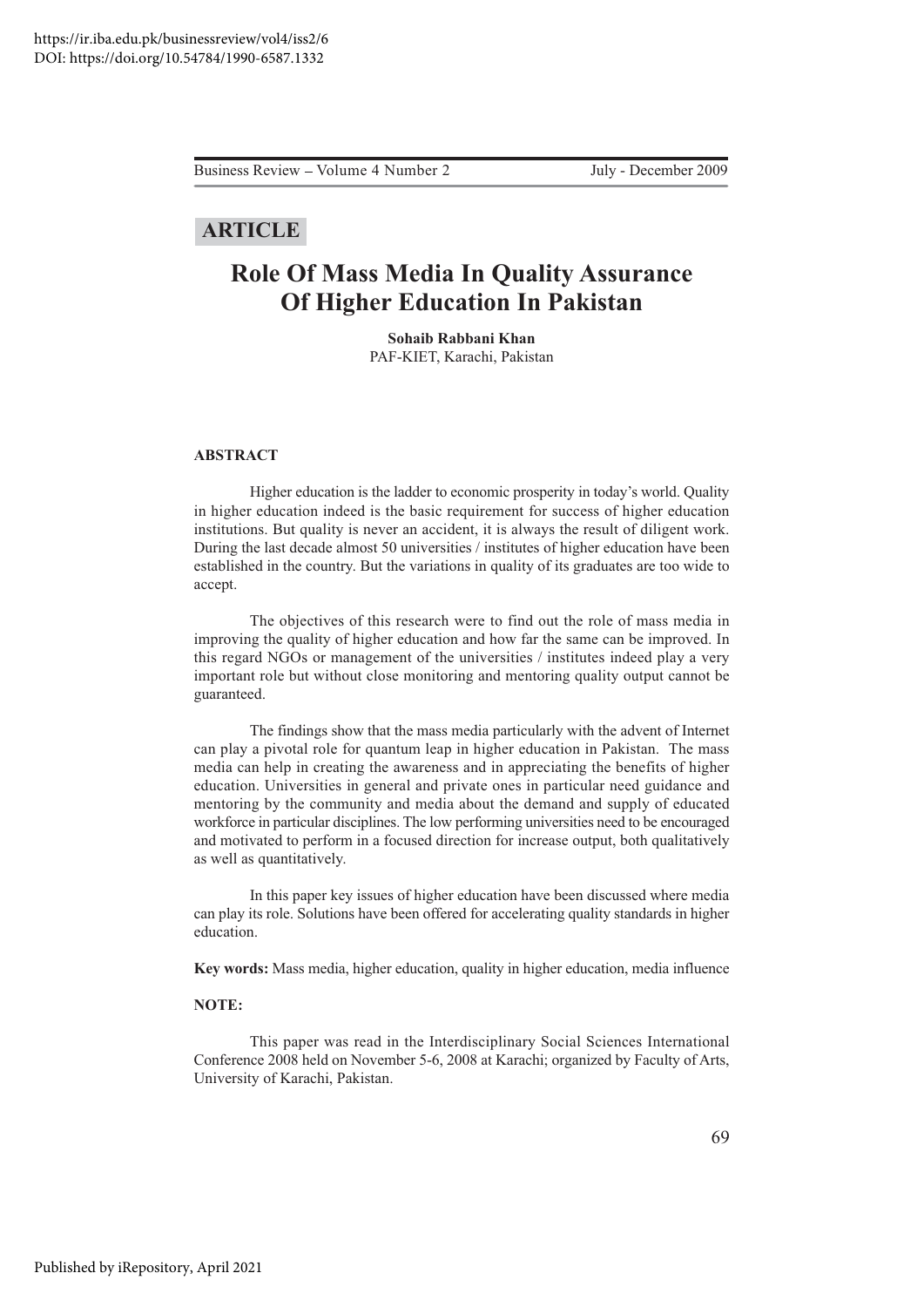#### **1. INTRODUCTION**

The great aim of education is not knowledge but action (Herbert Spencer, 1986, NA). It is on the sound education of people that the security and destiny of every nation chiefly rests. (Louis Kossuth, 1986, NA). But action can not be done without knowledge and knowledge cannot be perfected without quality and quality cannot be assured without competition. Competition is created through awareness and awareness is created through media. For quality assurance in higher education The International Network for Quality Assurance in Higher Education was formed in Hong Kong in 1991 by 18 quality assurance agencies. Now after almost 17 years there are about 150 member organizations, around 100 of which are quality assurance agencies (Woodhouse, 2006). Superior quality in education leads to social excellence, national excellence and academic excellence. (Moosa 2006). Three types of Quality Models are globally popular. These are Accreditation Model, Educational Excellence Award Model and Management Standards. (Moosa 2006). Mian Sarfraz (2006) has said that the role of entrepreneurial university is composed of teaching, research and innovation support. For research and innovation support is needed. This can be obtained from the Industry. Industry is in the lookout of highly qualified professionally competent workforce. It is concerned with the updated practical solution to the specific industry problem. There need to build a bridge between the higher education sector and the industrial sector.

The requirement of research for new products or services is explored and publicized. The new products or services must be better than the competition for a profitable market acceptance. Competition rises with spread of information and awareness. Higher the level of information to the end user tougher the competition will be. When competition increases quality improves. Information dissemination for quality and competition is the role of the media. Media has played major roles in changing lifestyles of modern times. It can change the expectations of education stakeholders (industry, parents and students) from the university.

#### 2. OVERVIEW

The most important contributing factor for progress and prosperity of a nation is higher education. The nations who invested heavily in higher education reaped the reward decades later. There are 124 universities in Pakistan, 67 (53%) in the public sector and 57 (47%) in the private sector. But the students enrollment and pass out figures in these sectors are not in the same proportion. During the three year period  $(2001 – 4)$  total students enrollment and total output were as follows (Table 1):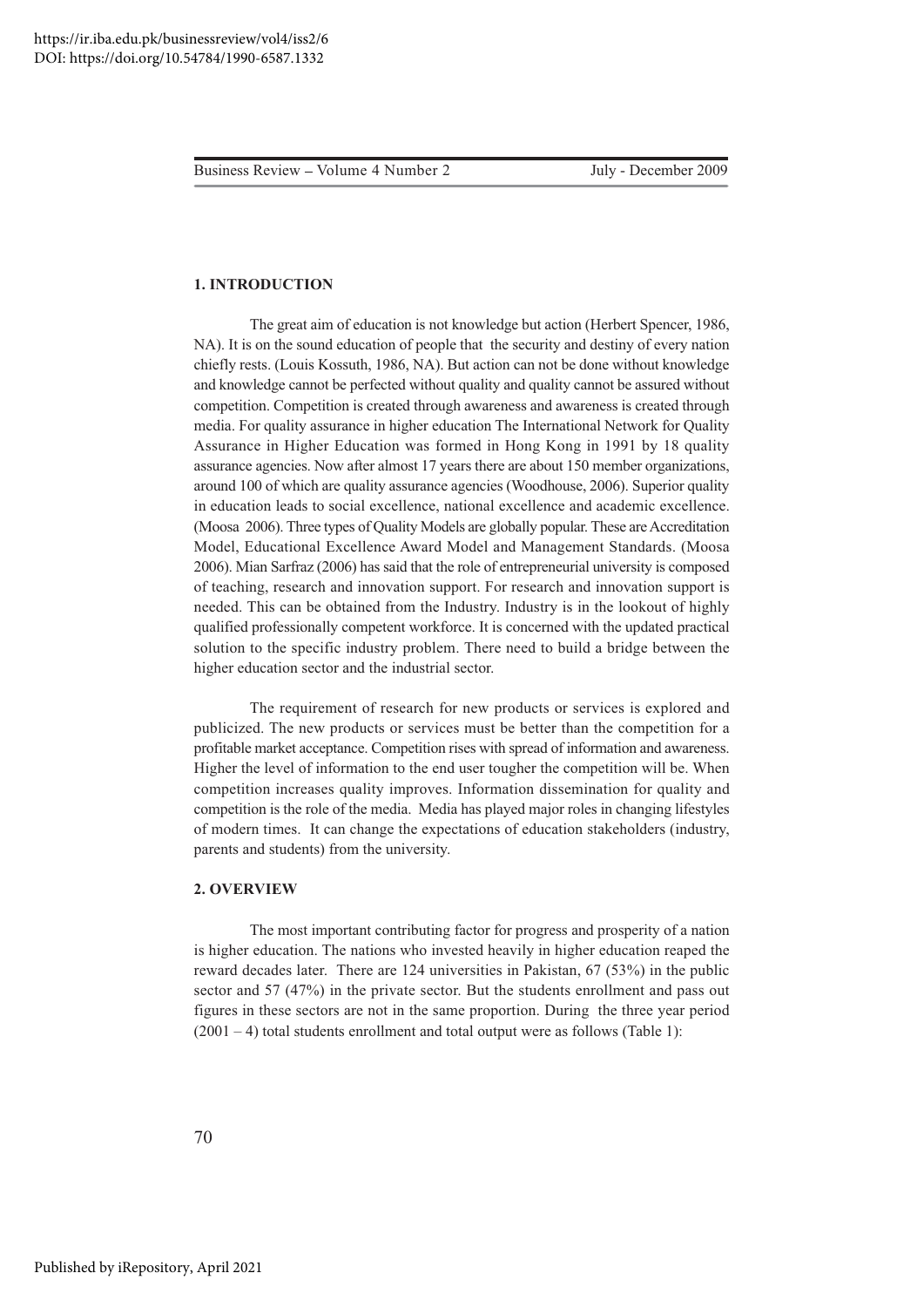#### <u>**TABLE 1**</u> **ENROLLMENT AND OUTPUT OF UNIVERSITIES IN PAKISTAN DURING 3 YEARS PERIOD (2001 – 2004)**

| Total enrollment (3 years)                              | 1,031,255 (100%)  |
|---------------------------------------------------------|-------------------|
| Total Public sector enrollment (3 years)                | 871,013 (84.5%)   |
| Each public sector university enrollment (3 years)      | 13,197            |
| Per year average enrollment for each public university  | 4,399             |
| Private sector enrollment (3 years)                     | $160,242(15.5\%)$ |
| Each private sector university enrollment (for 3 years) | 2,861             |
| Per year average enrollment for each private university | 953               |
| Total output (3 years) (30.7% of enrollment)            | 317,088 (100%)    |
| Total public sector university output (3 years)         | 288,508 (90.9%)   |
| Each public sector university output (3 years)          | 4,371             |
| Per year average output for each public university      | 1,457             |
| Total Private sector output                             | 28,580 (9.1%)     |
| Each private sector university output (3 years)         | 510               |
| Per year average output for each private university     | 170               |
| <b>Total Enrollment for PhD (3 years)</b>               | 13,734            |
| PhD enrollment per years average                        | 4,578             |
| Output for PhD (3 years)                                | 811               |
| PhD output per year                                     | 270               |
| PhD output per year per university (average)            | $\mathbf{2}$      |

(Based on statistics of Govt of Pakistan 2008)

Almost 30.7% of the total students (both public as well as private sector) enrolled are passed out at different stages. Almost 91% of the passed out students belong to Public Sector University while the remaining 9% belong to the private sector universities. The pass out percentage for public sector was 33.1% while for private sector it was 17.8%. This enrollment and output include all the affiliated colleges and from undergraduate level to PhD level and all the programs that universities of Pakistan do offer. Now look at the PhD figures for the same period  $(2001 - 2004)$ . The output is only 5.9% of the enrollment or 2 scholars per year per university for the specified period. It is a point to mention at this place that the students enrolled in a particular year takes at least 2-3 years to pass out. That's the reason that we have taken a cumulative figure for three years. Time series analysis for a longer period could not be made because comparable figures for a longer duration were not available.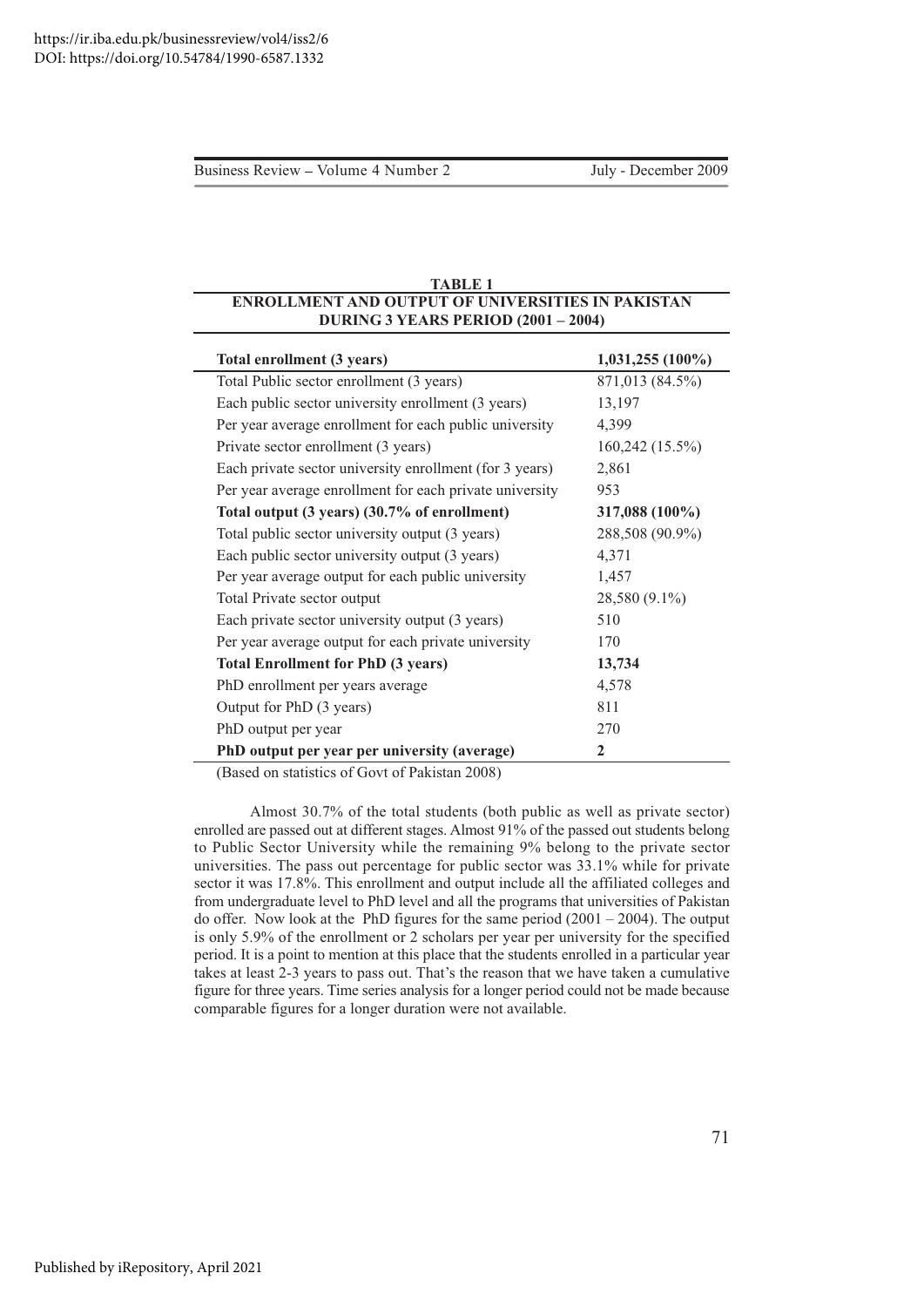It is interesting to see that as high as  $41\%$  (357,715) of the total students are enrolled through distance learning program. If we deduct this figure from the total figure it would be 673,540. That means (31% of 673,540), 208,797 students qualify through regular scheme from the undergraduate level to PhD level in 124 universities of Pakistan. Thus per university output is 1,683 students (for 3 years) and 561 students (for one year).

Realistically speaking this is a very depressing situation. The condition is further aggravated due to lack of participation interests by those who can contribute significantly e.g. Media. Historically it is proven that media can turn the direction of the history. It can create history. The war of independence, the disintegration of Soviet Union, the Gulf War, the War on Terror all are the products of very strong media campaigns. The US election of 2008 and the role that media played are ample proof that how and up to what extent the media can play its role in shaping the events. Media have also been playing very strong role in promoting culture as well. With reference to culture, there is a saying that culture invasion is boundary less and therefore can not be stopped. But the invasion rides on media. It is through media that culture of different nations at different times are voiced and awareness created. Thus media helps in the exchange and spread of diverse culture around the world.

Based on the findings of school leavers and enrollment at the undergraduate level of universities we see that a large number of students fail to continue their studies. Why so is anybody's guess and therefore is another research topic. However, a general idea based on prevailing conditions is the lack of financial support since child labor is still very common in Pakistan and the children need to contribute to the family income through their meager means. With the increase in awareness of higher education, more and more families like to acquire higher education for their children, but all of them cannot be accommodated in public sector universities and fees for private sector universities are too high. Education is the right of every citizen and if certain people cannot pay for their education then who should pay for them? A question very simple for common readers but for the affected students and their parents it is a very pertinent question. The need based scholarships offered by universities are too few to take care of the quantum want.

As Birrell and Edward (Birrell & Edwards, 2007; Birrell & Rapson, 2006) mentions that in Australia the need of increasing the number of government-funded places at Victorian universities over the next decade was expressed. The demand for such places exists, yet the continuing erosion of opportunity for disadvantaged students may mean that the desire to compete in such a tight market may wane, thus creating additional crises relating to Australia's relatively low education participation rate. Until governments (both State and Federal) and universities address the core issue of declining opportunity, the educational prospects of many disadvantaged students will not improve. (Edwards 2008).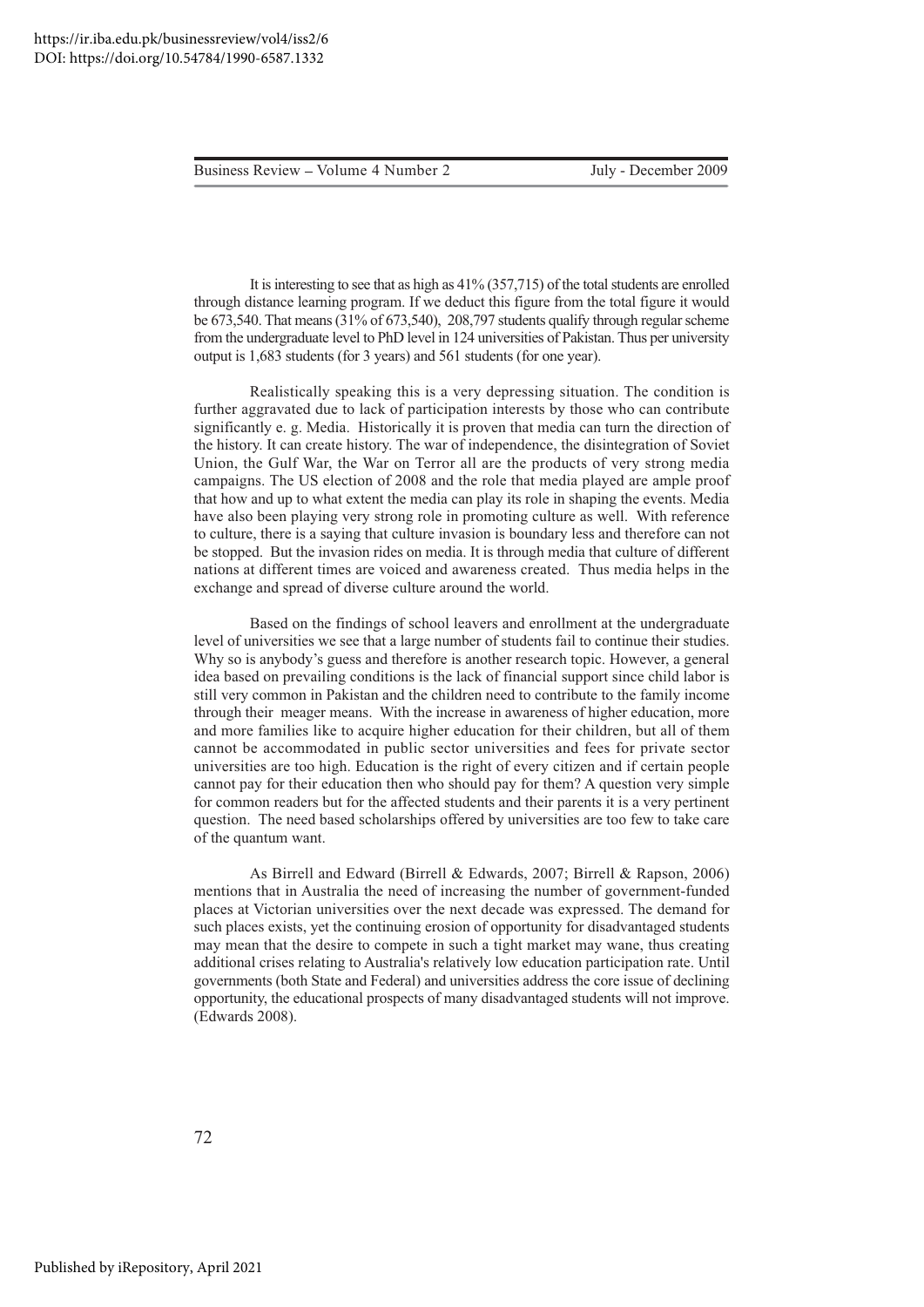July - December 2009

Another aspect of higher education seems that our universities mostly working in isolation, without much interaction with other universities. The universities need to be transformed from isolated islands to interactive forums. The process of transformation would include the integration of modern technology. Use of teaching aids e.g. multimedia and interactive methods like workshops, seminars etc should be a norm in a learning environment rather than compulsion. The learning should be community centered and empirical based on modern parameters. There has been a leadership role shifting. The emerging leadership role is more a capacity to contribute rather than capacity to dominate or dictate. A denial of acceptance for adaptation will only deprive us of the potential benefits it promises.

The tradition-bound academic priorities of the past century must be fundamentally revised. Academic knowledge must be the curricular resources to enrich human growth and development, and not to restrict control, dictate and frustrate basic needs for new learning. Teaching for human development must be seen as an ongoing exercise requiring continuous improvement keeping in line with other nations. Teachers, parents, the media and society impart knowledge directly and indirectly. A student is not successful unless he adapts to the urgent needs of the society to learn to live today and tomorrow in a complex, often frightening real world.

In the emerging need of the time each university must serve two masters—the learner and the larger society. If the school of the future continues to try to restrict, control and dictate what certain special interests want students to know, it will have little success and be relatively ineffective. However, universities of the future bringing students, universities, families and communities together in meaningful, satisfying ways thus can serve both individual learning needs and those of the larger society.

#### **3. ROLE OF MEDIA**

In the last 50 years the media influence has grown exponentially with the advancement of technology, first there was the telegraph, then the radio, the newspaper, magazines, films, television and now the internet. We have put our trust on the media as an authority to give us news, entertainment and education. However, the influence of mass media on our kids, teenagers, youth and society is so big that we should know how it really works. From the moment we wake up in the morning we are bombarded with media in all it's many forms. From the morning newspaper and it's many advertisements to the television commercials telling us what we need to buy. Even when we turn on the radio during our daily commute we feel overwhelmed with new mainstream 'music' full of vulgarities and rudeness that could put one in a bad mood for the entire day. Media has a major influence in our lives, whether people like to admit it or not. Most media out there are harmless, people simply trying to sell you their products to make a living or tell you the news. Although more often than we care to admit the media has harmful messages and influence over us. From the violent video games that have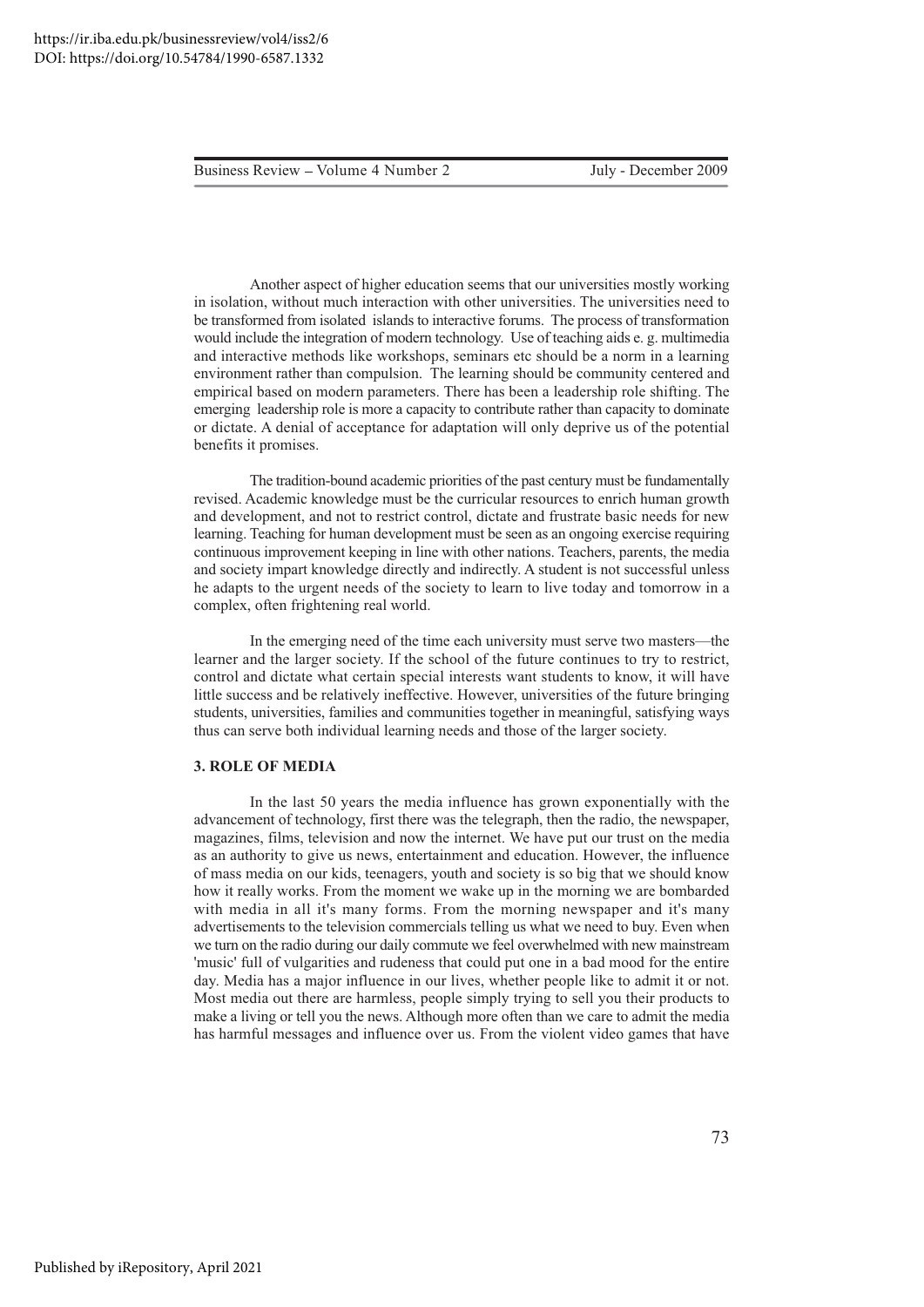Business Review – Volume 4 Number 2 July - December 2009

filled the market to the Internet, which is filled with negative information and themes. Many experts say we need to evaluate the media trend of today. Is the media creating a healthy nation with its all kinds of knowledge dissemination efforts, or it is just following the nasty trend of vulgarity and obscenity and leading us to a unconscious conscienceless society?

Who owns mass media in Pakistan? The Dawn group owns The daily 'Dawn' and monthly 'Herald' beside its news channel 'The Dawn News'. The Jang Group owns the daily 'Jang' (Unrdu), daily 'The News', evening daily 'The Daily News', English monthly 'Mag' and Urdu weekly 'Akhbar e Jahan'. The Jang Group owns the most viewed TV channel of Pakistan 'GEO'. Another media tycoon 'The Nation' Group owns 'The Nation' (daily), 'The Nawa e Waqt' (daily), weekly Urdu Magazine 'Family' beside its TV channel 'Waqt'. The three media giants own and virtually control the mass media in Pakistan. However in electronic media Pakistan Television has a wider coverage with its number of different channels. But with reference to political news and information its credibility has a question mark.

The media makes billions with the advertising they sell and that we are exposed to. We buy what we are told to be good, after seeing thousands of advertisings. We make our buying decisions based on what we see on TV, newspapers or magazines about a product. The decision is also based on what everyone else that we know is buying and whose decisions are equally based on the media influence.

It's very easy not to think, and to let the media shape our views. It's also very easy to get caught up in the emotions of what's happening, especially when the media is cultivating those emotions to get the response they want, either consciously or subconsciously. It's harder to shake that influence. The powerful media considers it appropriate to give what in their opinion the public should receive and not what they want. The media possesses so much power to influence that those in the media must be diligent about delivering news in a balanced manner that brings the story to the consumer with all sides fairly represented. Journalism is a profession like any other and certain standards of quality and professionalism need to be maintained. Media is often times used to convince massive amounts of people of something, almost a mass brainwashing. They can shape the public opinion in different ways depending of what is the objective. After the attack of 9/11 the media gave a huge coverage of the event and exposed Osama as the mastermind and key responsible person for the attack based on the briefing by the authorities. This shaped the public opinion to support the war on terrorism. This media campaign was followed by the propaganda of weapons of mass destruction (WMD) for Iraq and ultimately resulted in its invasion by the coalition forces and capture by United States of America. The problem is that if media received inaccurate information e. g. with reference to weapon of mass destruction in Iraq, media developed a wrong campaign and public opinion supported a wrong cause, this is the power of public opinion influence. (Ken Freed. Media Vision Journal. http://www.mediavisions.com/index.htm). The media shape our attitudes about everything from politics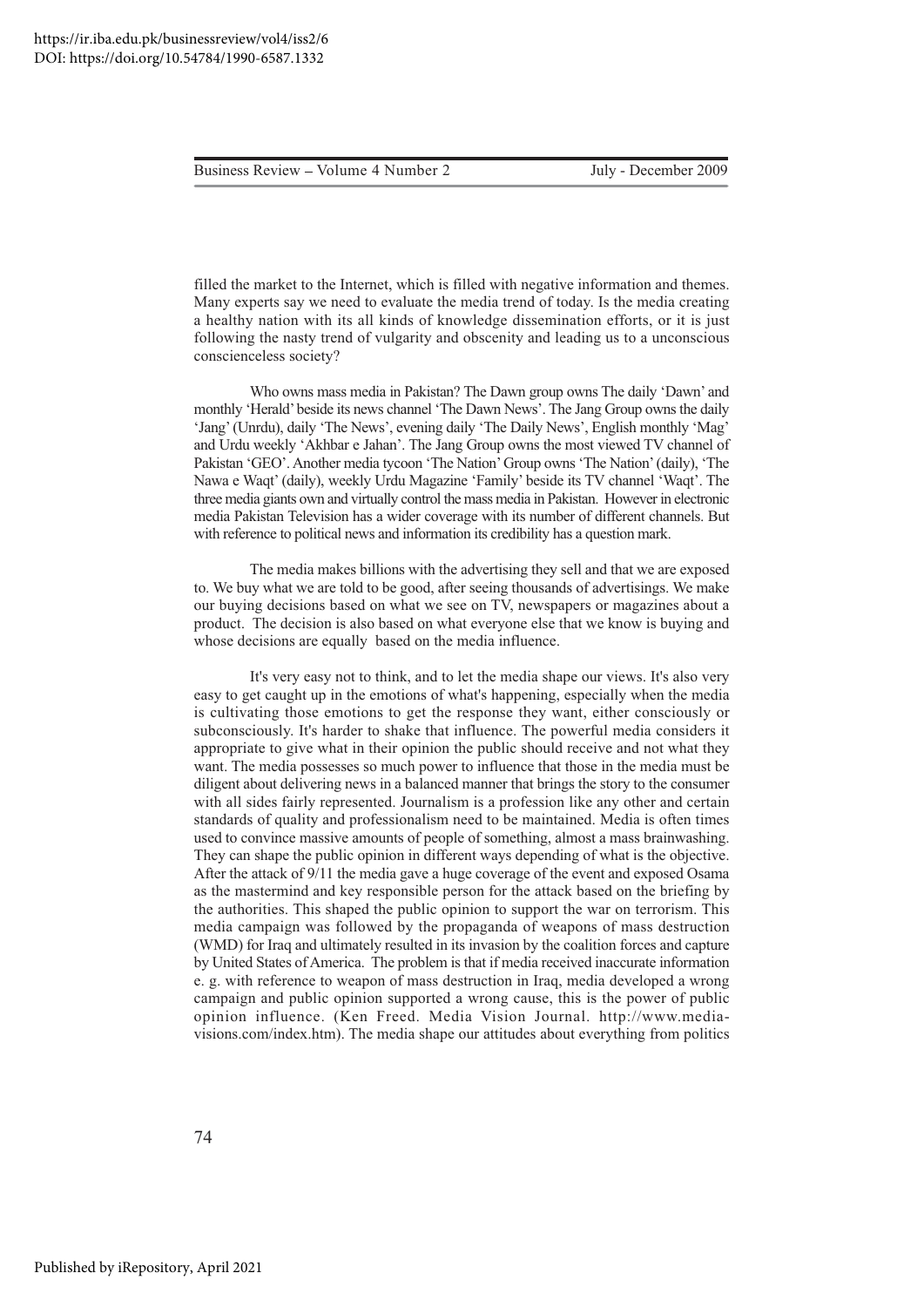July - December 2009

to education. Thus it is imperative that Pakistani media play its role in shaping the education culture in the country.

Radio has been used extensively as an educational medium in developing countries. Reports confirm that it has supported educational programs in a wide range of subject areas in many different countries. In India radio is used for rural development (Long, 1984). (Chelvan and Viswanathan 2006).

The most important member of the mass media is Television. Television has taken a prime position in our life. We have developed a false impression within ourselves. On the one hand we love to stick to the tube, on the other hand we claim that we don't do so. This duel nature has made our role ambiguous.

Watching TV is replacing real life with artificial reality. TV brainwashes us, displacing our native imagination with televised images. TV also imposes on us a set of biases that alienates us from others and ourselves. Television receiving sets are everywhere, and we watch TV a lot. We are a nation of television viewers. TV introduces violence and crime to our children. It teaches our children all the nuisances that used to be the curse only for the developed nations, but they have invaded into our culture as well. TV steals our time. TV has a hypnotic quality. Once the eyes and ears are glued to the idiot box, the mind gets engaged and hooked as well. TV reduces our attention span. When watching TV we lounge around like over baked sofa spuds while our lifework goes undone. TV tends to reinforce our basest instincts. Amid the many woes of our world, since most of us apparently want to be dumb or dumber, television caters to our desires to become comfortably numb. TV reduces our intelligence. Making sense of life is a challenge in any era. In our era of rapid social and technological change, mindless sex and violence on TV does not expand our capacity to reason. Mass-market TV tends to bolster idiocy. Most of us have lousy self esteem to begin with, so we're constantly looking outside of ourselves for validation that we're okay. TV programming and advertising tend to reinforce our addiction to external authority, the ads massaging our minds into imagining we'll be more popular if we buy certain products. The modern media is building media content transportation system incorporating digital antennas, cables, satellites, microwave dishes, optical fibers, copper wires, and even utility power lines. By building communication channels among people living in every land, we cultivate the soil for "interactivity" to flourish.

But TV and other interactive media can become a friend as well, look into how "distance learning" is revolutionizing world's school systems. Once students gain instant access to the best brains on earth, their horizons expand. The Internet and interactive TV services transcend the old tribal boundaries. A child today can download more information on the Web in an hour than our ancestors could learn in a lifetime. Media content may come from anywhere on the planet. That's genuine freedom!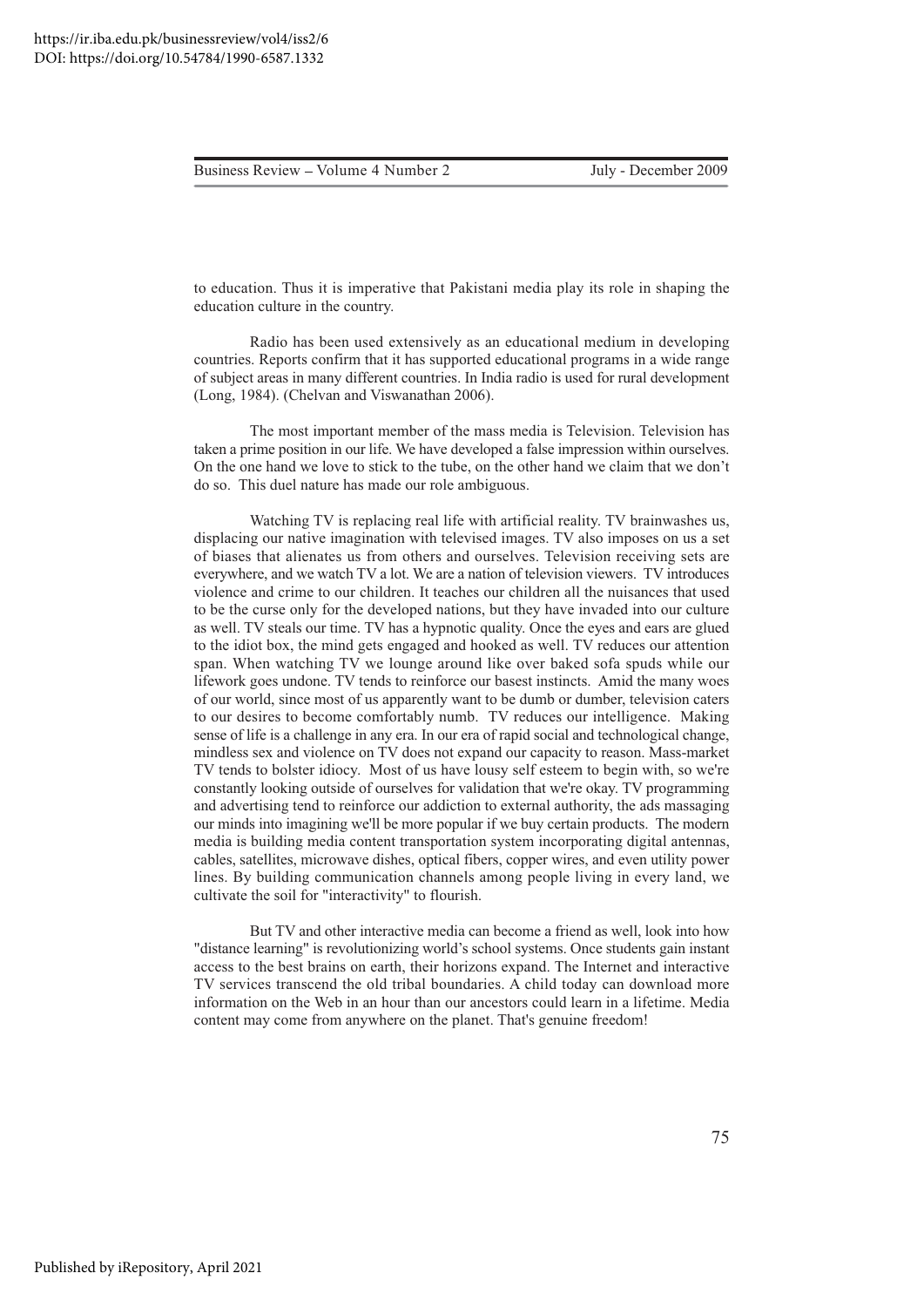July - December 2009

If people feel more connected with the world they feel more powerful. They have more self esteem and more incentive to take action about whatever they care about. When people feel they can have an impact on the world around them, they get more involved. They feel an investment in the society around them. Our rapidly changing world is a scary, confusing place these days. Why deny our natural fear of the unknown? We already hold inside all the power we need to transform the media and ourselves into a vital force for good in our world. Today in this 21st Century, interactive media is a norm rather than exception. Today the medium is the massage. How TV messages massage our minds has been decided by TV being a one-way medium. But in the twoway TV now becoming possible, the medium massages the message as the message massages the medium. TV shapes us as we shape TV. What can we actually do that will make TV better? For better or worse, TV will become whatever we make it.

Television also has a responsibility to offer media content and services that elevates our lives and communities. But do they do what they should? We talk about computer literacy as the raw ability to operate the new digital devices. More recently, people are talking about 'media literacy' as the ability to think critically about media content. Both are vital skills. We need to know what should be the media content and why? If we are going to be smart TV users, children and adults alike need to be more aware of our power within the web of life. We need deep media literacy, consciousness of our common interactivity, so we make personal and community media choices for the highest good.

A civilized society is run on systems. There are four pillars of the systems. Political, economic, social and educational. We see that the former three are duly covered by the media but the last one education requiring greater emphasis and support is neglected and deprived of the media support, particularly in the developing countries like Pakistan.

What we need to be aware is that most of our decisions, beliefs and values are based on what we know for a fact, our assumptions and our own experiences. In our work we usually know what we have to do based on our experience and studies, however on our daily lives we rely on the media to get the current news and facts about what is important and what we should be aware of. (Ken Freed. Media Vision Journal. http://www.media-visions.com/index.htm)

Developing the interactive educational media market may be accelerated with high quality 'edutainment. The global infrastructure of interactive digital media is being constructed now. Many years of visionary thinking finally is starting to pay off. The PC and TV are converging. On the TV screen itself, electronic program guides are tested and ready to help us find and select any kind of content. As Freed rightly said (Freed. http://media-visions.com/ed-edutain.html) "The masses do want knowledge served with some entertainment, "edutainment," We now live in a frightened world struggling to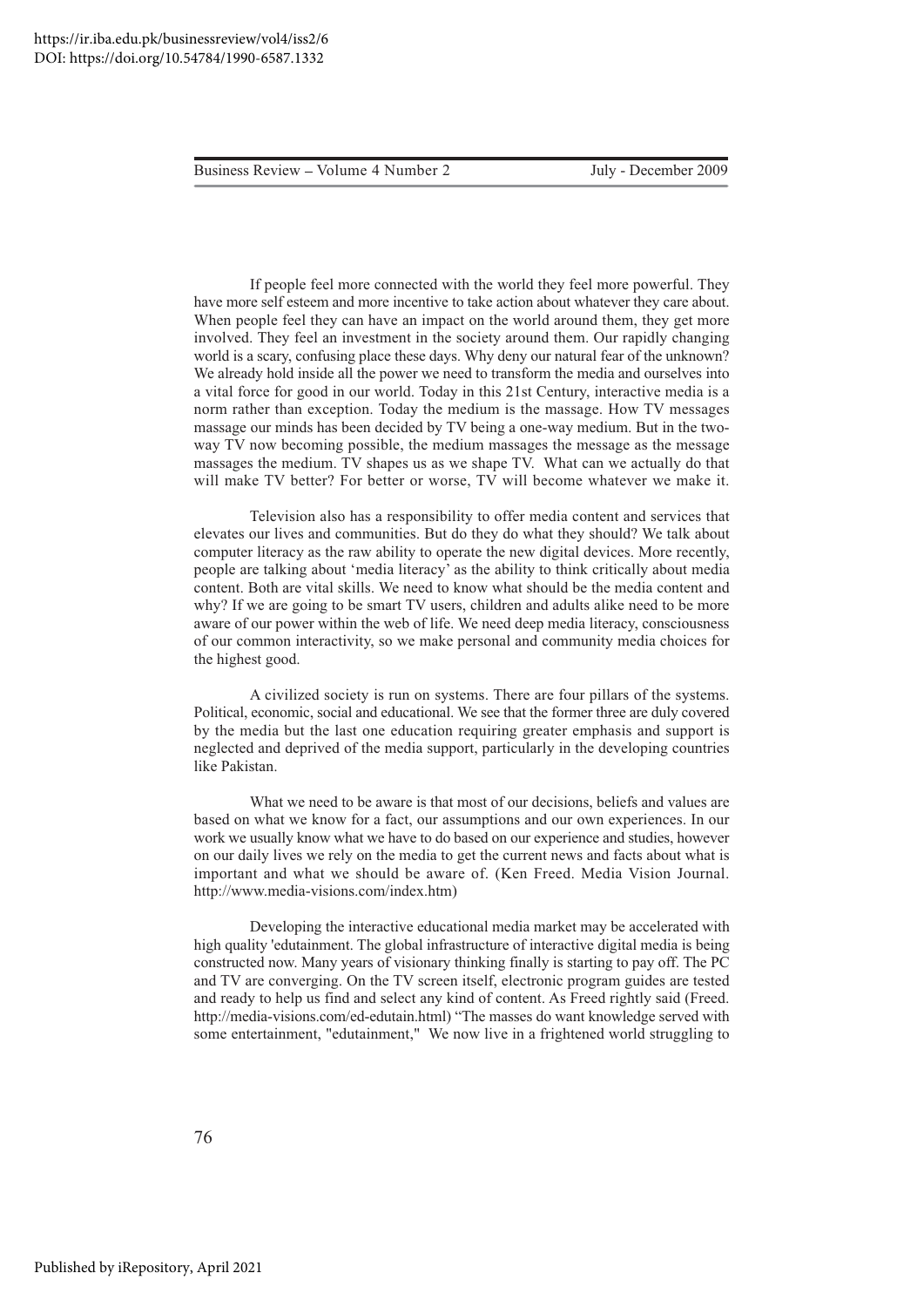cope with the "future shock" caused by so much innovation happening so fast. Interactive media may be the most powerful tool for our enlightenment. We owe it to our children to consider the social effects of what we do now. Will our decisions be guided by visions of hope? Will interactive media fulfill its highest and best potential? Will we stay true to our souls? Our choices today well make a difference tomorrow."

The higher education providers (i. e. the universities) cannot deliver excellence in isolation. They need the support of the societal active members among whom media is the foremost. The media on the other hand should be judicious enough to cover the education sector in general and higher education institutions in particular for promotion and persuasion. Based on the history and observation we see that media has played its role whenever it was felt that there is a need to do so. Media do support causes or issues on a local or individual basis as well. But unfortunately media support for the cause of education in Pakistan has not been adequate enough for sufficient impact resulting in improvement in enrollment and pass percentage. There has not been sufficient media coverage for educational activities and offerings e. g. convocation, result, conference, scholarship unless they are attended by hierarchies at the bureaucracy. This includes public sector universities as well. The recent updating in knowledge acquisition and future scope for knowledge utilization are not disseminated optimally. The students and parents remain disillusioned about the scope of any particular branch of higher education. One may argue that each university has its own website and information may be obtained from there. But the information available at the site are the version of the university itself and therefore not unbiased or impartial. Because of their origin they always have the colored representation. Mass media can help the stakeholders and beneficiaries (i. e., industry, students and parents) substantially. Students are acquiring business related degrees because most of the recent universities are not offering other programs to the same extent. The market is full of business graduates. Since the cost of the degree is very high, the students and parents expect a high payback as well. But as soon as their ward pass out and steps into the real world their dreams shatter and the frustrated ward submissively compromises on a low return because of limited employment opportunities for the disciplines. The program offerings of private universities mainly concern with low investment and high profitability particularly for commercially motivated private sector universities. Additionally, faculty for disciplines other than business and humanities are scarce too. Information about the prevailing trend in education around the world are not available to the parents or students in general. There is no way to know for a common man which university should be preferred over others and for which disciplines and for what reasons. Moreover, which discipline would make the careers of their wards more prosperous than others is also a dilemma for the parents.

In a western society there are ranking of universities every year. Private universities put a lot of efforts to be on the high ranking particularly by good and well established periodicals. But in Pakistan this has not been done yet. Though some grading of universities by the Higher Education Commission (HEC) of Pakistan is available the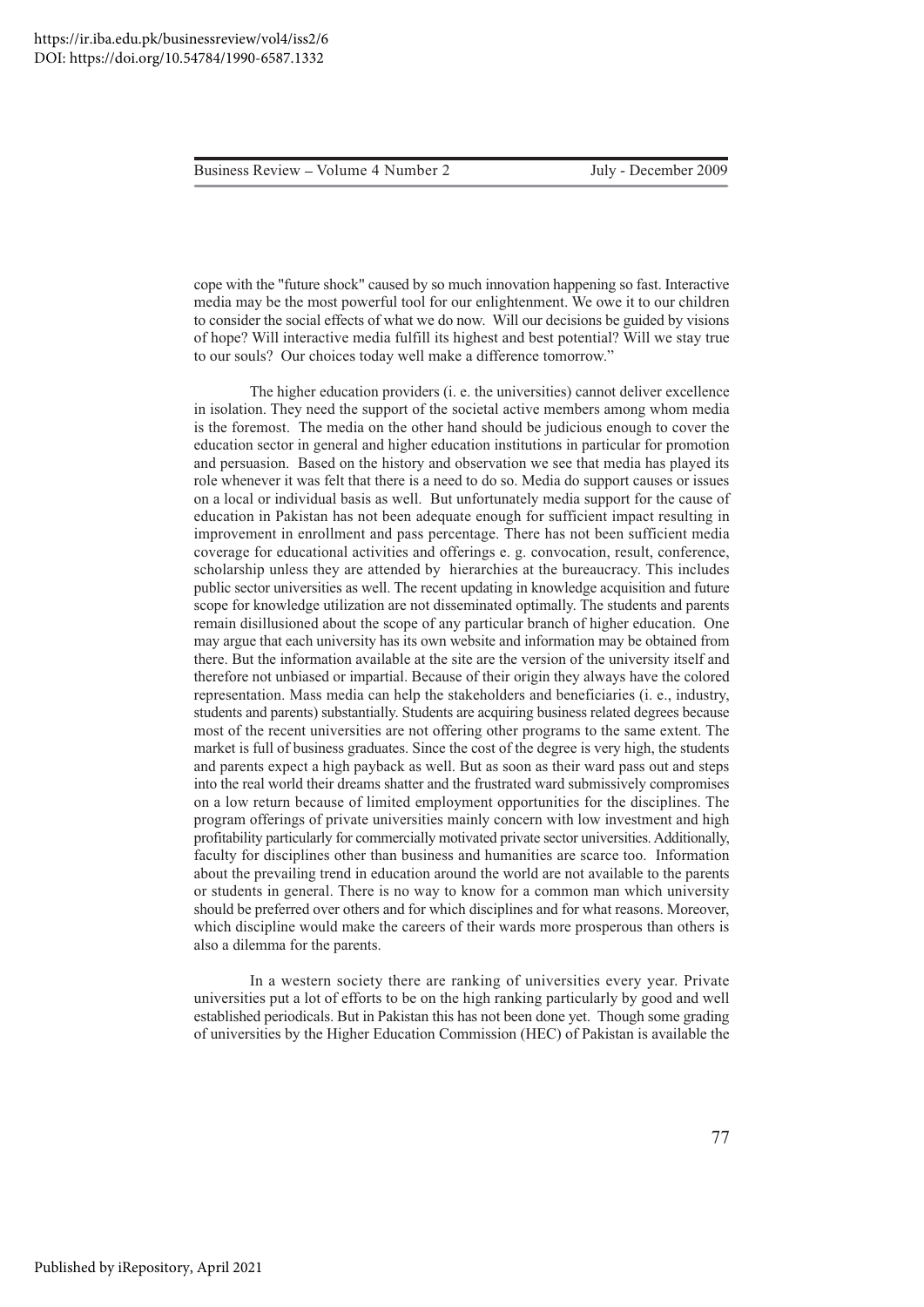July - December 2009

parameters are rather ambiguous. The comparative facilities and programs need to be disseminated to the students and the common man from a source other than the universities themselves and preferably by HEC. Media can play its role in this connection by highlighting the salient features of individual universities as they do so while briefing the company information periodically. On television there are programs on politics, social aspects, programs for kids including cartoon programs, sports channel, film channel, fashion channel etc. But there is hardly any education channel. There is hardly any program to motivate our youth for their academic achievements. WHO program for vaccination was widely publicized by media, sponsored or un-sponsored both. As a result of such high level consistent media support many killer diseases have been eradicated from the world (e. g. small pox, cholera etc). Higher education promotion need the same kind of media commitment to make Pakistan an educated nation, opening up of universities is not sufficient alone to impart higher education.

Media need to build a sense of ownership to facilitate change with reference to higher education. The Media need to be interactive. Technology -- specifically interactive one along with the new media can transform the higher education landscape completely. In our daily life television, radio, the Internet, cable network, mobile telephones and other wireless communication are available. In these media we see programs and advertising which are easily accessible to billions of people. Someone very rightly said, 'repetition works wonders'. Repeated exposure over time to similar messages makes it easy for people to accept them as true. Just consider how often television ads are repeated. The high impact of conveying repetitive message has been proven over time. Think also political messages, religious tenets, business decision making trends and economic ideas and it becomes obvious how, through simple repetition, the media influence our decisions. The needs and benefits of education acquisition and higher education in particular need to be voiced and repeated the same way through the media again and again.

#### **4. METHODOLOGY**

To assess the contribution, influence and impact of media on the mass population two research projects were undertaken. One was the desk research on media assessing the coverage of six prominent newspapers of the country. Another one was the survey of households of Karachi on the time spent by household ladies on a daily basis.

#### **4.1 MEDIA RESEARCH**

To assess the contribution of print media in promoting higher education a desk research was conducted. For this purpose six major daily newspapers were selected, three English and three Urdu. These are The Dawn, The News, The Nation, The Jang, The Nawa e Waqt and The Express.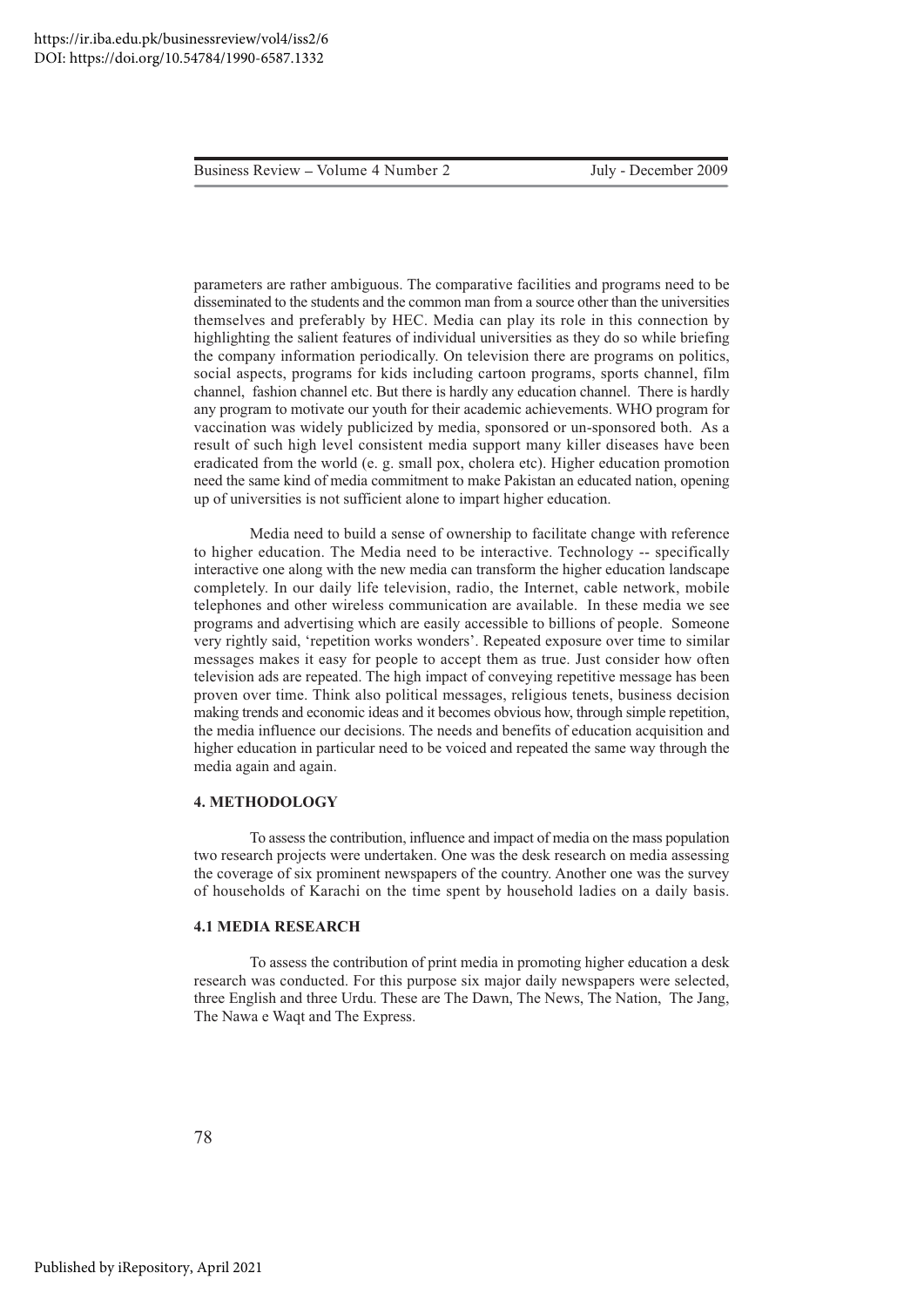Coverage of these newspapers for two months from September1 to October 31st, 2008 was assessed on the following parameters:

- Political / social news coverage  $\bullet$
- Business News (including industry real estate etc) coverage
- Entertainment /showbiz coverage
- Sports coverage
- Educational news/institutions coverage
- Sponsorship /ads by different organization was also assessed :
- Govt. ads
- Business ads (product ads / corporate ads)
- Entertainment ads (Film, Drama, Theatre, concert, others shows)
- Sports ads (by Sports Board or its members)
- Education ads (by educational institutes)

The topics of the news information coverage including the editorial articles were compared with each other. Each topic was compared with the ads given by the segment. The findings have been analyzed to find out if there is any link and also to find out the real contribution of media in the promotion of higher education as mentioned above.

Limitation and constraints of the methodology: The research was limited to print media alone and thus does not include the other major ones e. g. cable, satellite TV, Internet, Telecommunication. The news coverage and ad coverage were assessed visually. The measurements were based on visual calculations. Supplement or weekend editions having pages of size other than the standard size (A4 size) of the newspapers have been excluded from the survey.

#### **TABLE 2**

| Newspaper       | News coverage $(\% )$ | Ads $(\% )$ | Others $(\% )$ |
|-----------------|-----------------------|-------------|----------------|
| The Dawn        | 52                    | 45          | 12             |
| The News        | 47                    | 41          |                |
| The Nation      | 50                    | 41          |                |
| The Jang        | 51                    | 45          | 4              |
| The Nawa e Waqt | 53                    | 43          | 4              |
| The Express     | 51                    | 39          | 10             |

**NEWSPAPERS SHOWING TYPE OF COVERAGE** 

Others include cartoons, TV time, horoscope, Obituaries, train timings, weather forecasts, emergency numbers etc.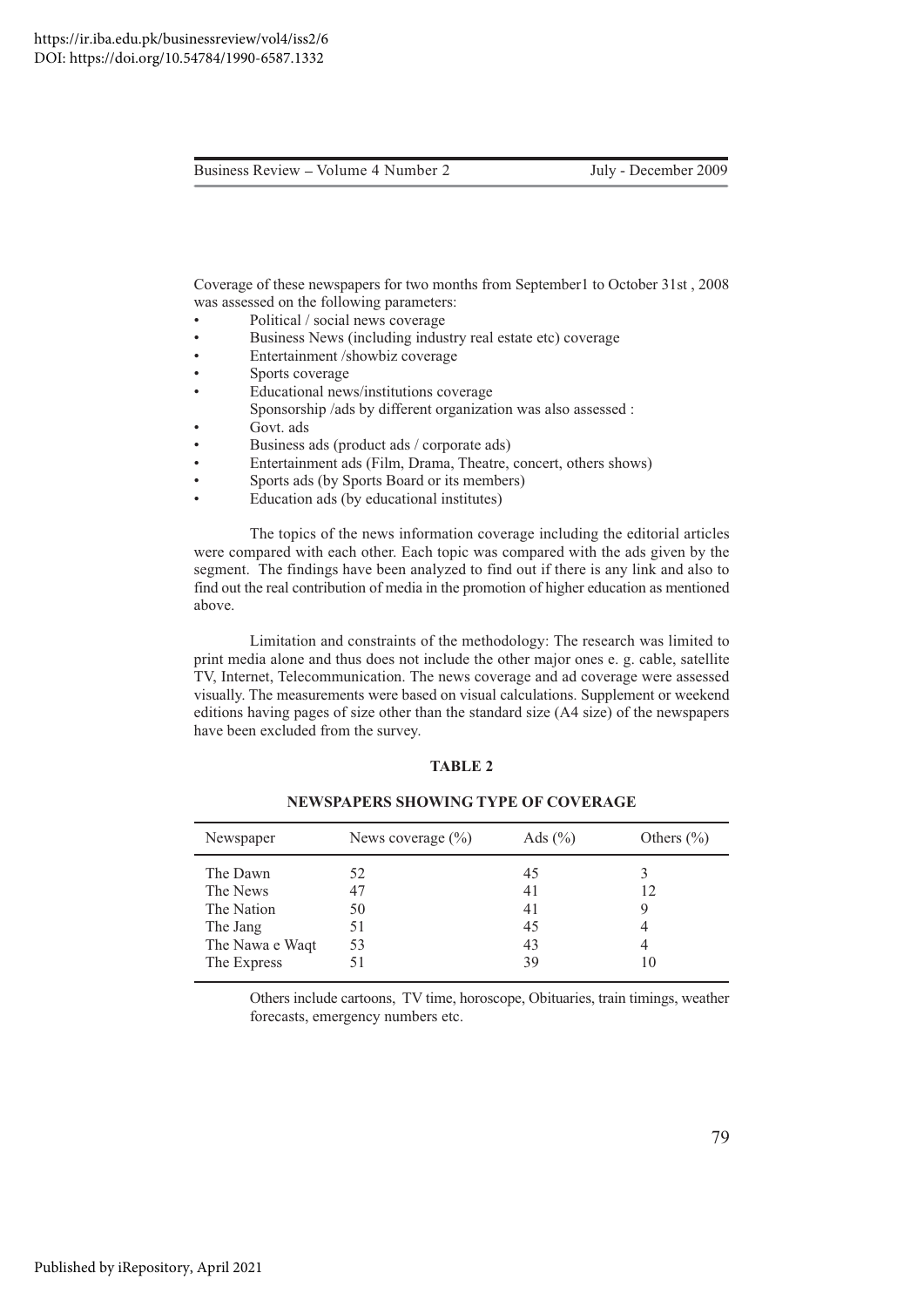| NEWSPAPERS SHOWING NEWS AND AD COVERAGE |               |                 |                   |               |                  |               |  |
|-----------------------------------------|---------------|-----------------|-------------------|---------------|------------------|---------------|--|
|                                         | Dawn          | <b>The News</b> | <b>The Nation</b> | Jang          | N. Waqat Express |               |  |
| <b>TOPICS</b>                           | $\frac{0}{0}$ | $\frac{0}{0}$   | $\frac{0}{0}$     | $\frac{0}{0}$ | $\frac{0}{0}$    | $\frac{0}{0}$ |  |
| <b>NEWS</b>                             | 52            | 47              | 50                | 51            | 53               | 51            |  |
| Political/social news                   | 34            | 32              | 35                | 33            | 35               | 34            |  |
| Business news                           | 9             | 5               | 5                 | 5             | 6                | 7             |  |
| Entertainment news                      | 4             | 6               | 6                 | 9             | 5                | 6             |  |
| Sports news                             | 3             | 4               | 3                 | 3             | 6                | 4             |  |
| <b>Education</b> news                   | 2             |                 |                   |               |                  |               |  |
| ADS                                     | 45            | 41              | 41                | 45            | 43               | 39            |  |
| Govt ads                                | 10            | 9               | 10                | 11            | 12               | 9             |  |
| Business Ads                            | 22            | 20              | 22                | 24            | 20               | 21            |  |
| Entertainment Ads                       | 3             | 8               | 5                 | 5             | 6                | 6             |  |
| Sports Ads                              |               |                 |                   |               |                  |               |  |
| <b>Education Ads</b>                    | 6             |                 | 4                 | 5             | 5                | 3             |  |
| Others                                  | 3             | 12              | 9                 | 4             |                  | 10            |  |
| TOTAL                                   | 100           | 100             | 100               | 100           | 100              | 100           |  |

**TABLE 3** 

Others include cartoons, TV time, horoscope, Obituaries, train timings, weather forecasts, emergency numbers etc.

#### $4.1.1$ **DETAIL FINDINGS**

- It appears that news dominates the coverage for all i.e. 47% for The News 50% for Nation, 51% for Jang and Express, 52% for the Dawn and 53% for Nawa e Waqt. Ads coverage was maximum for Dawn (45%) and Jang (45%) followed by Nawa e Waqt 43%, the News 41%, the Nation 41% and the Express (39%). Govt ads for the selected newspapers were 9-12% of all ads in the respective newspapers.
- Coverage of cartoons, puzzles and horoscope etc indicated by 'others' was maximum for The News 12% followed by the Express 10%, the Nation 9%, the Jang  $4\%$ , Nawa e Waqt  $4\%$  and the Dawn  $3\%$ .
- Political and social news had the maximum coverage in all the newspapers the nation 35%, Nawa e Waqt 35%, Dawn 34%, Express 34%, Jang 33% and the News 32%.
- Business news coverage was maximum for Dawn 9% followed by the Express7%, Nawa e Waqt 6% abd all others 5%.
- Entertainment news was maximum for Jang 9% followed by the News 6%, the Nation 6%, the Express 6%, Nawa e Waqt 5% and Dawn 4%.
- Sports news coverage was maximum for Nawa e Waqt 6% followed by the News 4%, the Express 4%, the Dawn 3%, the Nation 3%, and Jang 3%.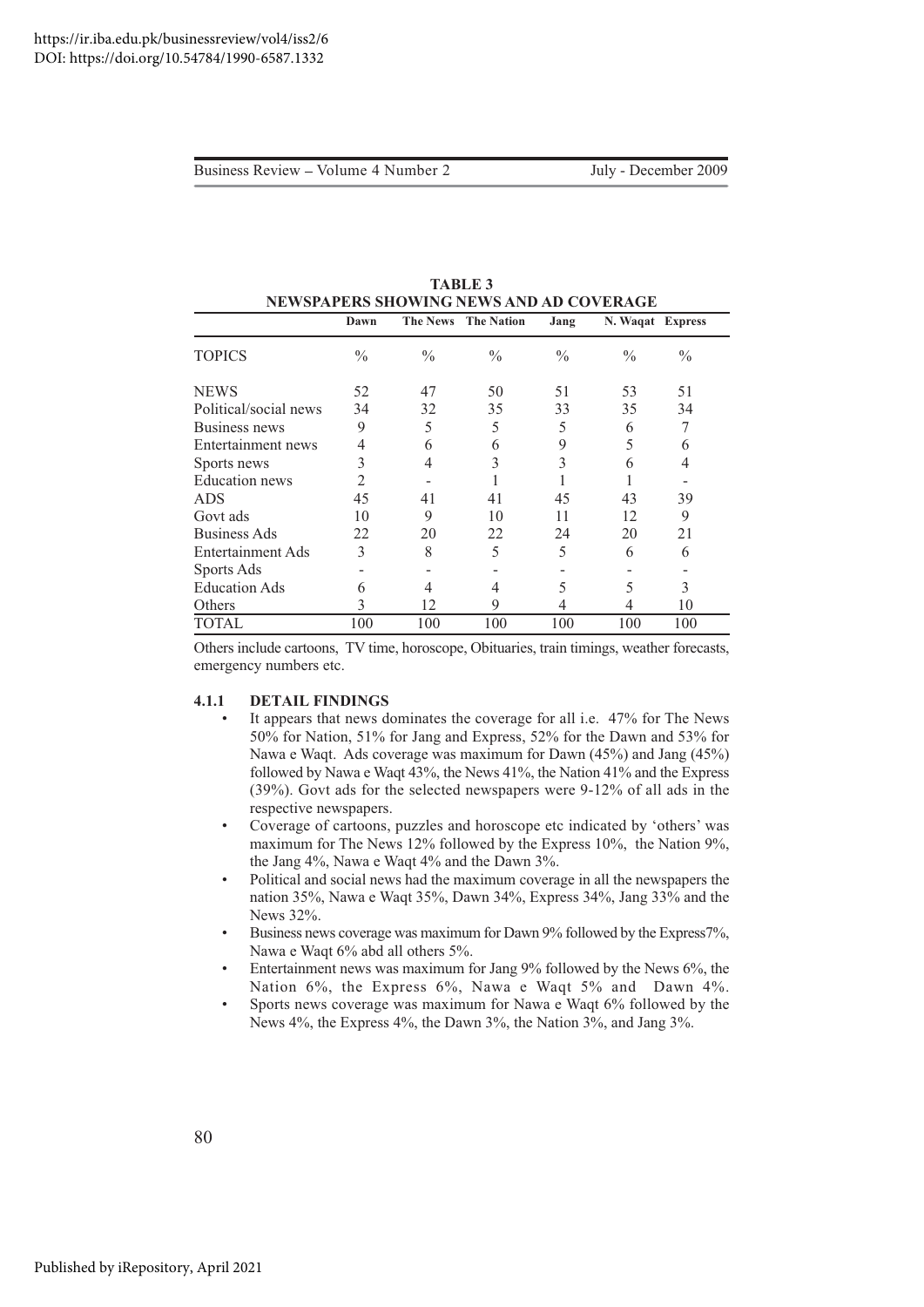Education news coverage was only 2% for Dawn, 1% for The Nation, Jang and Nawa e Waqt, while it was nil or almost nil  $(\leq 1\%)$  for The News and Express.

#### **4.1.2 DISCUSSION AND ANALYSIS**

It is a common practice in Pakistan that If a certain major newspaper does not cover the government and its activities then the authorities restrict government sponsorship for that paper. Taking into account this information we see that political and social events particularly that of the government receive major coverage. Out of the total ads 20-24% of the ads were from the industry. Keeping the above mentioned considerations we find industry coverage of 5-9% as against their ads 20-24%. Ads for entertainment were 3-8% against their news coverage of 4-9%. There was no sports ads yet the sports coverage was found to be 3-6%. Ads for education were 3-12% but its news coverage was 1-2% only. For 'The News' and 'Express' there was almost no education coverage  $(\leq 5\%)$  at all.

The author discussed with the editorial management of 3 newspapers regarding the coverage of education in general and events (e.g. convocation) of universities in particular. The event (e.g. convocation) of public sector universities are covered only when some hierarchy from the bureaucracy is involved. But the private sector universities are objectively neglected. Their argument is that they cannot promote activities of commercially run private sector universities. But the fact is that the educational entrepreneurs are serving the nation through these private universities and without the support of media these universities can not remain motivated in terms of their quality contribution for sharing the burden of educating the nation. These caring entrepreneurs, philanthropists and corporate citizens of the country in need of support, encouragement and motivation. HEC (Higher Education Commission) of Pakistan itself requires appreciation and motivation for the hard work that they are doing for promoting higher education in Pakistan. Without the support of media it is an uphill task to spread education to the mass population and further improve its quality. The media has a double role: first to support the universities in their constructive role and then to make them accountable for their desired performance. Additionally the awareness of benefits of higher education need to be created on an ongoing uninterruptedly.

#### **4.2 HOUSEHOLD SURVEY**

A survey was conducted using one hundred households of Karachi with a predesigned questionnaire. Objectives of the survey were to assess the time spent by household ladies for media watching / reading and their opinion about the degree of influence of these media on the mind of general public. Ouestions were asked to common acquaintances through telephones. In the convenient sample all the respondents were ladies of their houses. All ladies were married and having children of their own. All were having qualifications matric and above, while majority were graduates and some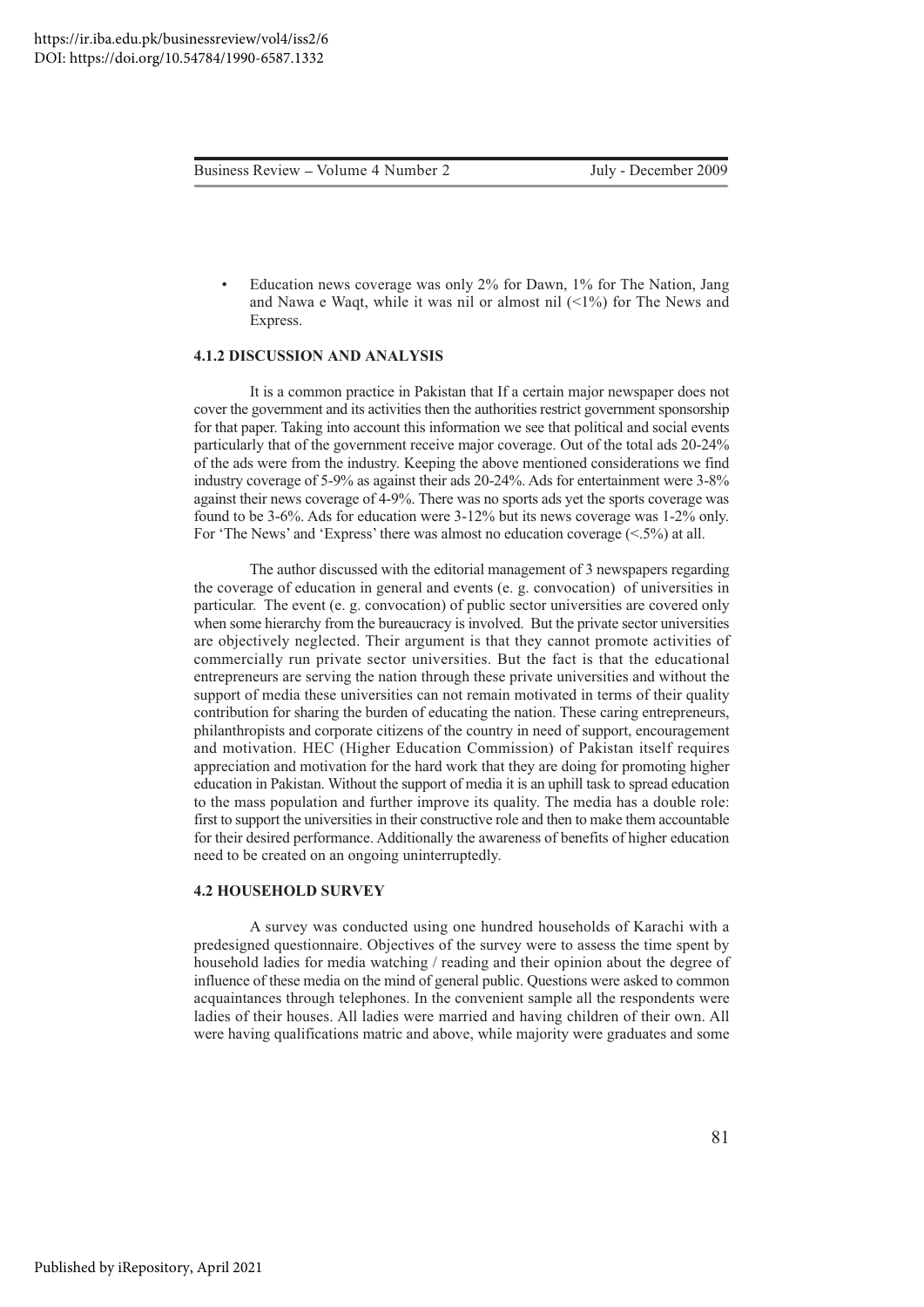July - December 2009

of them masters too. Some of them were employed including employment at school as teachers or associated work. The households having income between Rs. 30,000 to 100,000 were included in the survey. Rejected and incomplete interviews were completed later to make it 100.

The following questions were asked:

- O. What are your past time / hobbies?
- $A<sub>1</sub>$ This was an open ended question. Answers were categorized at the time of compilation. Book reading included novels and mainly Urdu novels. There were also a variety of newspapers. A total of 16 newspapers were reported. Major ones were the ones we included for our previous survey (i.e. the Dawn, the News, the nation, the Jang, the Nawa e Waqt and the Express). Magazines included monthly periodicals (e. g. Sabrang Digest, Khawateen Digest, Readers Digest etc.) as well as weekly ones (e. g. Mag, Akhbar e Jahan, Family Magazine etc).
- O. How much time do you usually spend on your particular hobby / pastime on a daily basis?
- The result is mentioned in Table 4.  $\mathsf{A}$ .

|                  | None      | $<$ 1 hour        | 1-2hours          | 3-5hours          | $>5$ hours        |
|------------------|-----------|-------------------|-------------------|-------------------|-------------------|
|                  | No / $\%$ | $\mathrm{No}$ / % | $\mathrm{No}$ / % | $\mathrm{No}$ / % | $\mathrm{No}$ / % |
| Book reading     | 87        | 12                |                   |                   |                   |
| Newspaper        | 60        | 19                | 21                |                   |                   |
| Magazine         | 27        | 54                | 9                 | 10                |                   |
| Music listening  | 18        |                   | 16                | 39                | 27                |
| Radio listening  | 25        |                   | 45                | 30                |                   |
| Movie viewing    | 33        |                   | 29                | 16                | 22                |
| TV viewing       |           |                   | 25                | 54                | 21                |
| Internet         | 47        | 36                | 16                |                   |                   |
| Mobile telephone | 29        | 45                | 21                | 5                 |                   |

TABLE 4 Time spent by household ladies on a daily basis for mass media

Any other (Please mention)

In your opinion up to what extent these entertaining exercises influence the minds of general public to act or behave the way it is advised or recommended.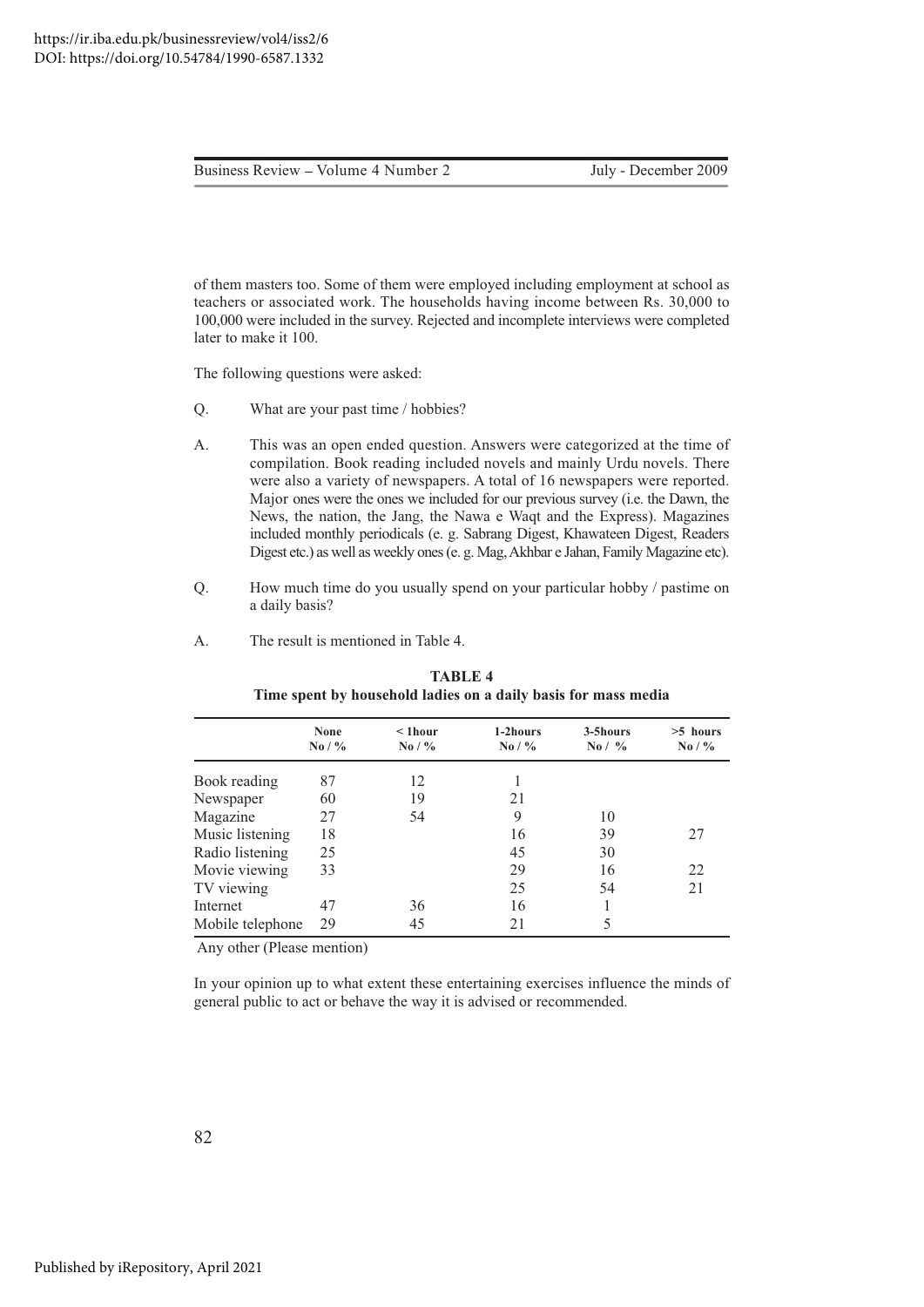| <b>TABLE 5</b>                                                                     |
|------------------------------------------------------------------------------------|
| Media type influencing the minds of general public as mentioned by the respondents |

|                                                | Does not<br>influence   | $Up$ to<br>some extent | $Up$ to<br>an extent | Up to a great<br>extent | <b>Influence</b><br>totally |
|------------------------------------------------|-------------------------|------------------------|----------------------|-------------------------|-----------------------------|
|                                                | at all<br>$\frac{0}{0}$ | $\frac{0}{0}$          | $\%$                 | $\frac{0}{0}$           | $\frac{0}{0}$               |
| <b>Book</b> reading                            |                         |                        | 11                   | 59                      | 30                          |
| Newspaper                                      |                         |                        | 63                   | 30                      |                             |
| Magazine                                       |                         | 20                     | 57                   | 23                      |                             |
| Music listening                                | 58                      | 15                     | 27                   |                         |                             |
| Radio listening                                | 13                      | 39                     | 48                   |                         |                             |
| Movie viewing                                  | 33                      | 33                     | 32                   |                         |                             |
| TV viewing                                     | 4                       | 14                     | 42                   | 40                      |                             |
| Internet                                       |                         | 49                     | 37                   | 14                      |                             |
| Mobile telephone<br>Any other (Please mention) |                         | 34                     | 46                   | 20                      |                             |

**Limitations Of The Survey:** The sampling was based on convenience. TV viewing included the film shown on different channels of TV and thus could not be exactly separated from the non film TV viewing. There was no separate question to differentiate between the two.

#### **4.2.1. Detail Findings For Table 4**

- 99% of the respondents replied that they spend either no time or spend less than one hour in reading books.
- 60% of the respondents replied that they spend no time in reading daily newspapers, while rest of the 40% replied that they read newspaper for up to 2 hours daily.
- 81% of the respondents replied that they spend no time or less than an hour in reading magazines.
- 66% of the respondents replied that they spend 3 or more hours in listening music. 16% replied that they spend 1-2 hours while 18% replied that they don't listen to music at all.
- 30% of the respondents replied that they listen to radio for 3-5 hours while 45% of the respondents replied that they spend 1-2 hours in listening radio programs. 25% replied that they don't listen to radio at all.
- 38% of the respondents replied that they spend 3 or more hours in viewing movies. 29% replied that hey spend 1-2 hours in viewing movies. 33% replied that they don't view movie at all.
- 75% of the respondents replied that they spend 3 or more hours in viewing TV, while the rest  $(25%)$  replied that they spend 1-2 hours in viewing TV.
- 83% of the respondents replied that their time for using Internet was nil or up to a maximum of 1 hour. 16% said that their Internet time was 1-2 hours.
- 29% of the respondents said that they do not spend any time on mobile phone, 45% said that they spend less than one hour and 21% said that they spend 1-2 hours, while 5% said that the spend 3-5 hours on mobile telephones.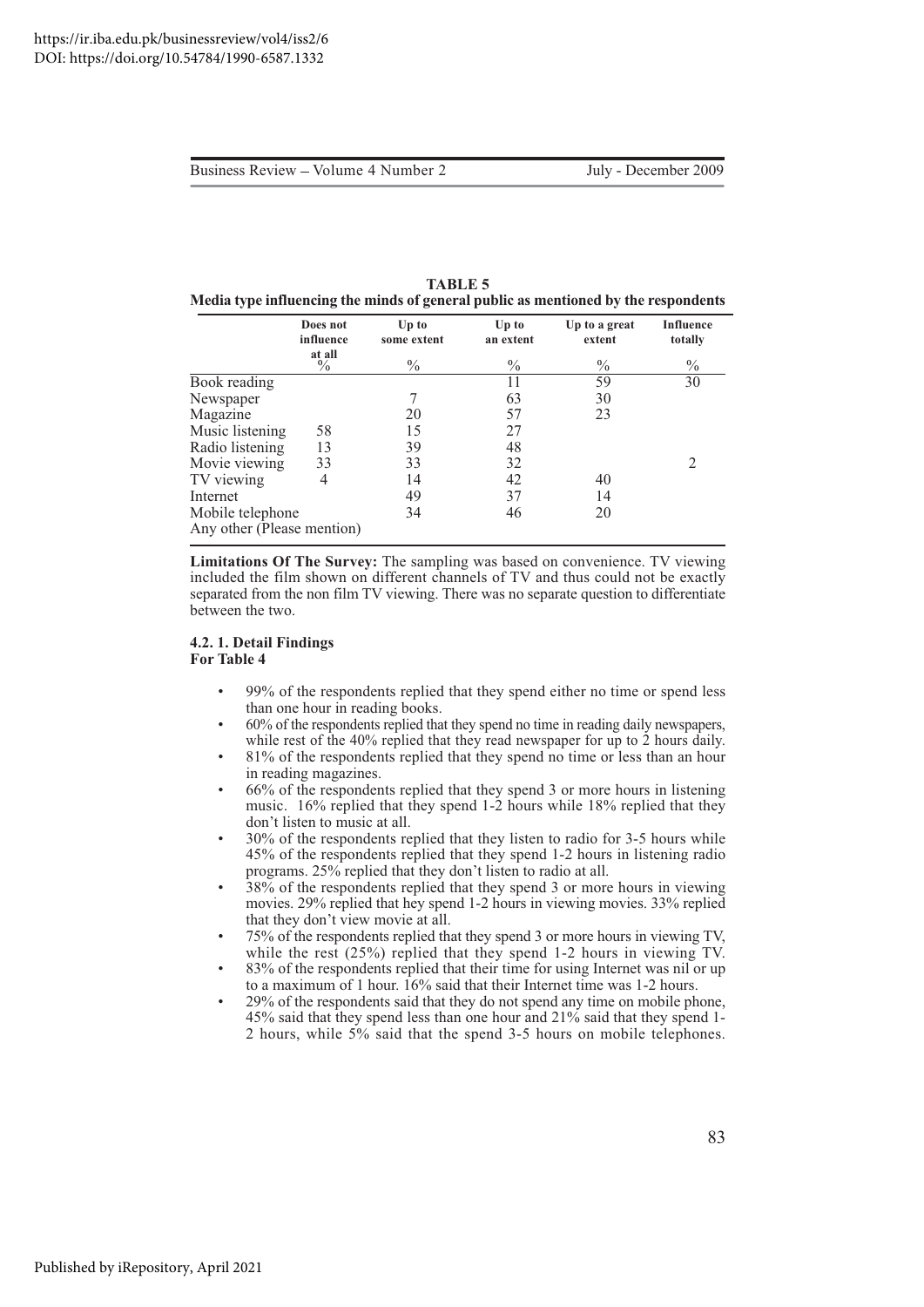#### **For Table 5**

- As high as 89% of the respondents think that books influence the mind either up to a great extent or totally to act or behave the way it is advised or recommended.
- 93% of the respondents think that newspapers influence the mind either to an extent or to a great extent to act or behave the way it is advised or recommended
- 80% of the respondents think that magazines influence the mind up to an extent or up to a great extent.
- 73% of the respondents think that listening music either does not influence the mind at all or influence up to some extent to act or behave the way it is advised or recommended. 27% of the respondents think that listening t music influence the minds up to an extent.
- 87% of the respondents think that listening to radio influence the mind up to some extent or up to an extent
- 33% of the respondents think that movie viewing does not influence the mind at all, while 65% think that movie viewing influence the mind of general public either up to some extent or up to a great extent.
- 82% of the respondents think that TV viewing influence the mind up to an extent or up to a great extent
- 86% of the respondents think that Internet does influence the mind either up to some extent or up to an extent. 14% think that Internet influence the mind of general public up to a great extent.
- 80% of the respondents think that mobile telephone influence the mind up to some extent or up to an extent. 20% of them think that mobile telephone influence the mind of general public up to a great extent.

#### **4.2.2 DISCUSSION AND ANALYSIS**

- While 93% of the respondents spend either no time or less than an hour in reading books, as high as 89% of the respondents think that books influence the mind best to act or behave the way it is advised or recommended in the book. In Pakistan there is a dearth of reading culture. The bookshops are closed and libraries are deserted. While it is good to see that the respondents do consider book reading as a major source of influencing mind and behavior but at the same time the reading habit is not there.
- The low reading trend for of newspapers and magazines are indicative of a culture distancing from knowledge, more so since the sample size were affluent enough and the household ladies were qualified enough. Such a trend reflects the prevailing lack of reading culture in the society.
- The trend for music listening, radio listening, movie and TV viewing further strengthen the previous finding indicating a passive cultural behavior and a pleasure seeking lifestyle.

#### **5.** CONCLUSIONS

The people who are considered the authority on their subjects are interviewed and quoted, they are the leaders of the society. The common public follow the leaders. People trust them and their words. For the spread of education, celebrities and academicians  $\ell$  scholars may be involved by the media to voice the need of both education and higher education in terms of quality as well as quantity. Another way of using this technique is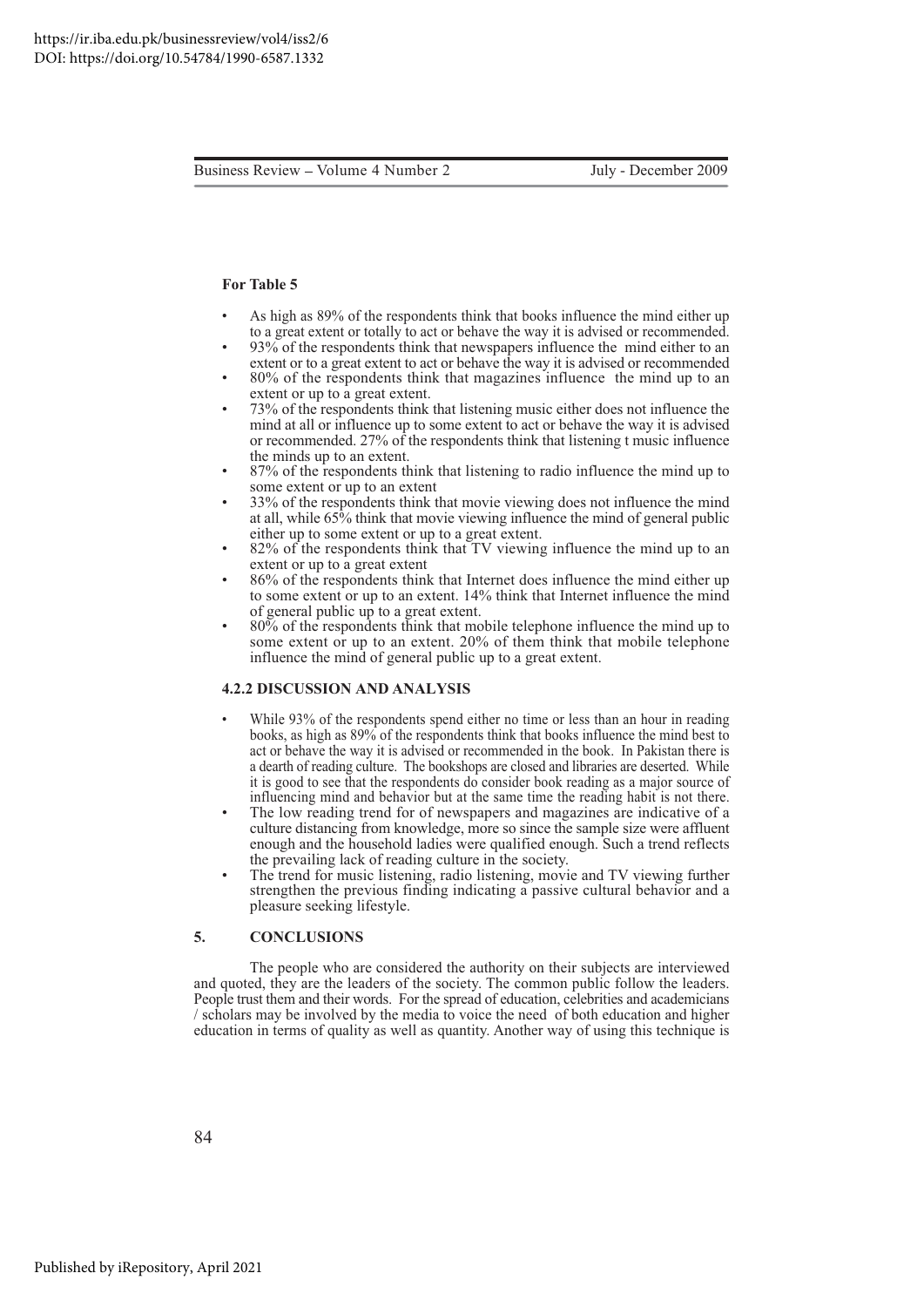July - December 2009

to use large groups of people. The selected people would discuss a topic creating awareness and knowledge. By doing so they are increasing individual's awareness, and thus stimulating instincts towards a particular issue or item and influencing individual's decision towards the chosen topic. Media need to be committed to share the promotion of education and higher education in Pakistan. A firm commitment with an ongoing long term program would reap dividends in immeasurable terms. Stuart and associates (January 1998) reviewed the convergence between Global Media Networks and Higher Education Provision. According tot heir findings opportunities for the Australian higher education sector include: Strong Postgraduate Programs and Strong Continuing Professional Education Programs. The threat to Australian universities lies not only in the 'pull power' and strong recognition of UK/US universities, but also in maintaining Australia's good reputation in Asia. Australia's current advantage in market terms is a 'first mover' advantage prone to erosion over time. Many argues that the threat to universities lay in 'cherry picking' commercially-attractive courses which currently allow Australian public universities to supplement operating grants. (http://www.dest.gov.au/archive/highered/eippubs/eip97-22/eip9722.pdf). Stuart's findings may be used by us as a guideline for offering Programs at postgraduate level and also to include the courses in the Programs in view of the changing scenario in the international environment. Such offerings may also be revised periodically.

Education is progressively moving to the masses and now it is being exported to the world as a service commodity. In view of the existing global trend it will not be surprising if we see that Pakistani universities are competing with the local campuses of world renowned universities the same way that locally manufactured consumer goods are competing with that of multinationals. Once again the role of media would play its role to convince the local people about the comparative quality of education.

It appears that the society is becoming more a learning market and higher education sector is a premium service provider. Like other services the pros of higher education and cons of not having it will be the talk of the future times in Pakistan. In view of the incoming trend of foreign universities in Pakistan it is imperative that the situation is dealt with head on with the involvement of mass media.

The potential impact of new technologies is unavoidable and need to be incorporated in the curriculum. While the government need to regulate the framework and extend the registration and accreditation process to new and emerging higher education centers, media at the same time need to be vigilant about the dissemination of knowledge on the set parameters. The presence of consumer protection regulations are not new, neither the presence of consumer activist forum. Such regulations and education activists need to be developed for higher educations sector as well.

The concept of virtual universities and online education are spreading rapidly. Distance learning program is already in practice. This practice may be further extended to online programs. Pakistan need to jump in as soon as possible and take the early mover advantage. The basic function of a university is knowledge creation. Universities may be assessed periodically on the basis of research and knowledge creation for the society having some value added benefit on empirical terms.